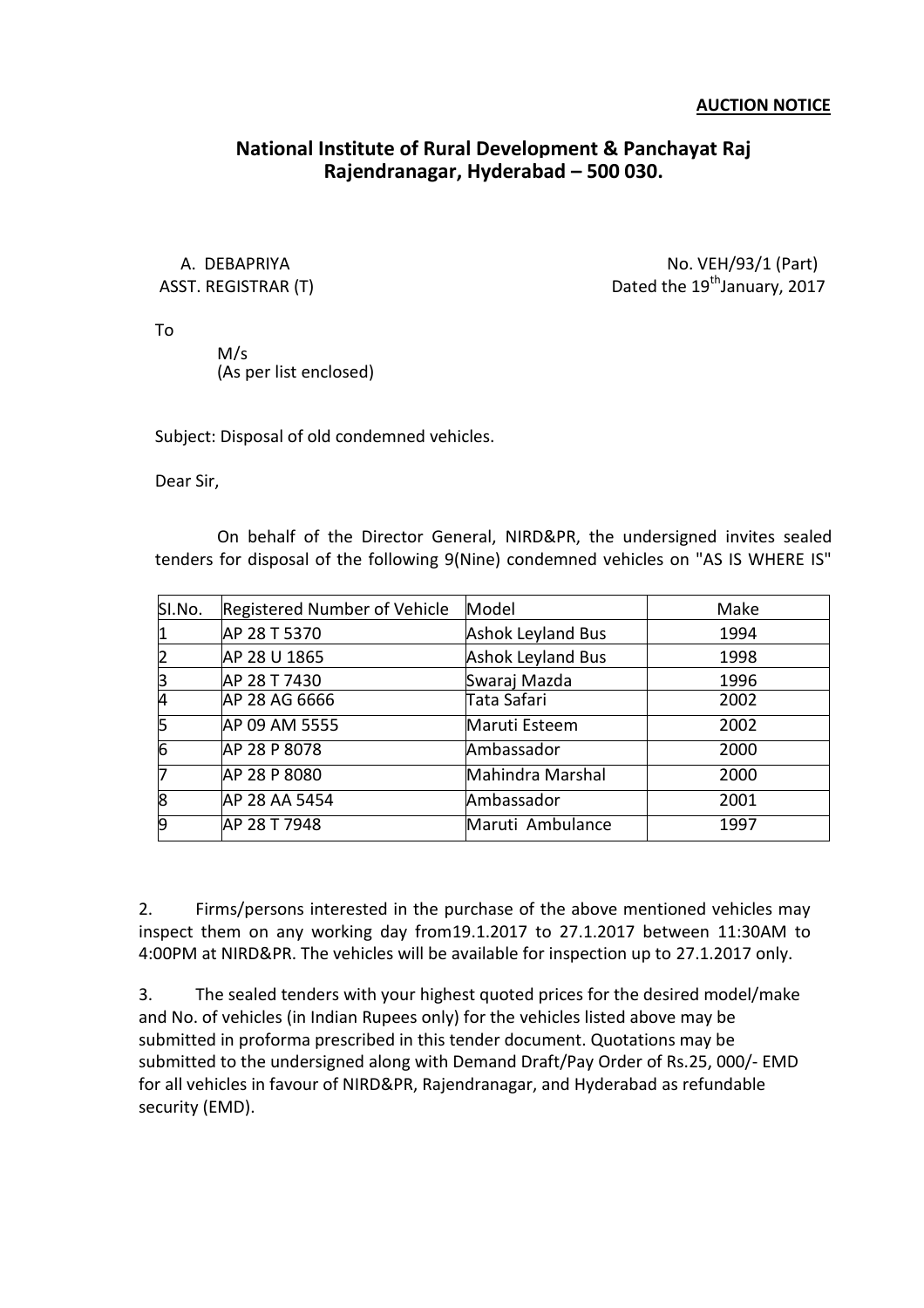4. Quotations received without Demand Draft towards Earnest Money will not be considered and shall not be accepted by this office.

5. The quotation addressed to the undersigned in a sealed envelope should reach this office latest by 11.00 AM on or before 30.1.2017. Quotations received on or before 11.00 AM on 30.1.2017 and accompanied with the EMD amount of Rs.25, 000/- for all vehicles shall be opened on the same day i.e. 30.1.2017 at 3.30 PM. Quotations should be dropped in the Tender Box kept at vehicle section, NIRD&PR. The bidder or their authorized representative (not more than one) may witness the Tender Opening, at the time of opening the quotations.

6. The sale against this enquiry shall be governed by the Terms & Conditions set out in Annexure-I to this invitation.

Yours faithfully,

Assistant Registrar (T)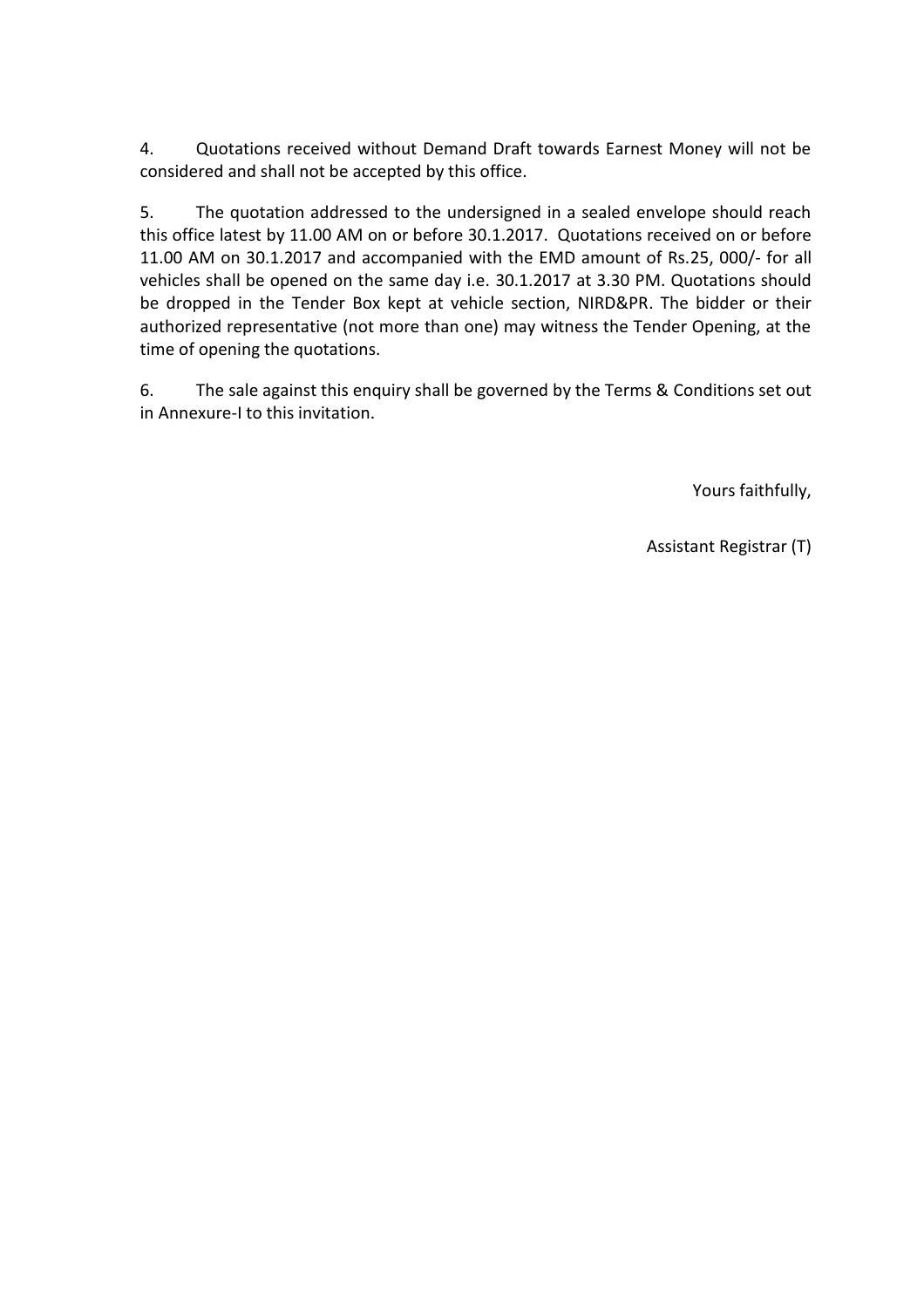## **TERMS AND CONDITIONS FOR DISPOSAL OF VEHICLES AGAINST TENDER ENQUIRY. DATED 19.1.2017**

Interested Parties may submit their highest prices for each vehicle individually in a sealed cover latest by 1.00 AM on or before 30.1.2017. The inner cover containing quotations and other relevant documents along with DD/Pay Order/Banker's Cheque towards EMD should be sealed properly. The cover should be put in another Outer Cover and may be dropped in the Tender Box kept at vehicle section, NIRD&PR. Both the inner and the outer covers should be super scribed in Bold Capital letters **"QUOTATIONS FOR DISPOSAL OF VEHICLES".**

2. The disposal of vehicle shall be strictly on **"AS IS WHERE IS BASIS"** and no guarantee or certificate of its worthiness or quality will be given by this office. The condition of the vehicles can be inspected physically between 11:30AM to 4:00PM on any working day between 19.1.2017 to 27.1.2017 at NIRD&PR, Hyderabad.

3. The quotation should be accompanied by earnest money for Rs.25, 000/-. The earnest money can be deposited by Bank Draft in favour of NIRD&PR, Hyderabad. The Bank Draft should be attached with the quotation letter failing which the quotation shall not be considered at all. The highest offer of the vehicle will be treated as successful tender provided the same is accepted by the competent authority of the office. If the successful tenderer accepted by the competent authority in this office fails to deposit the sale price within the prescribed time limit, his earnest money will be forfeited. In case the offer is withdrawn by any tenderer, the earnest money deposited by him shall be forfeited.

4. EMD amount is payable by means of DD/Pay Order/Banker's Cheque in favour of NIRD&PR. (Payment by Cheque/Cash shall not be accepted).

5. The successful bidder will be required to deposit the total bid amount by means of Demand Drafts/Pay Order/Banker's Cheque in favour of NIRD&PR within three working days from the date of acceptance of the offer.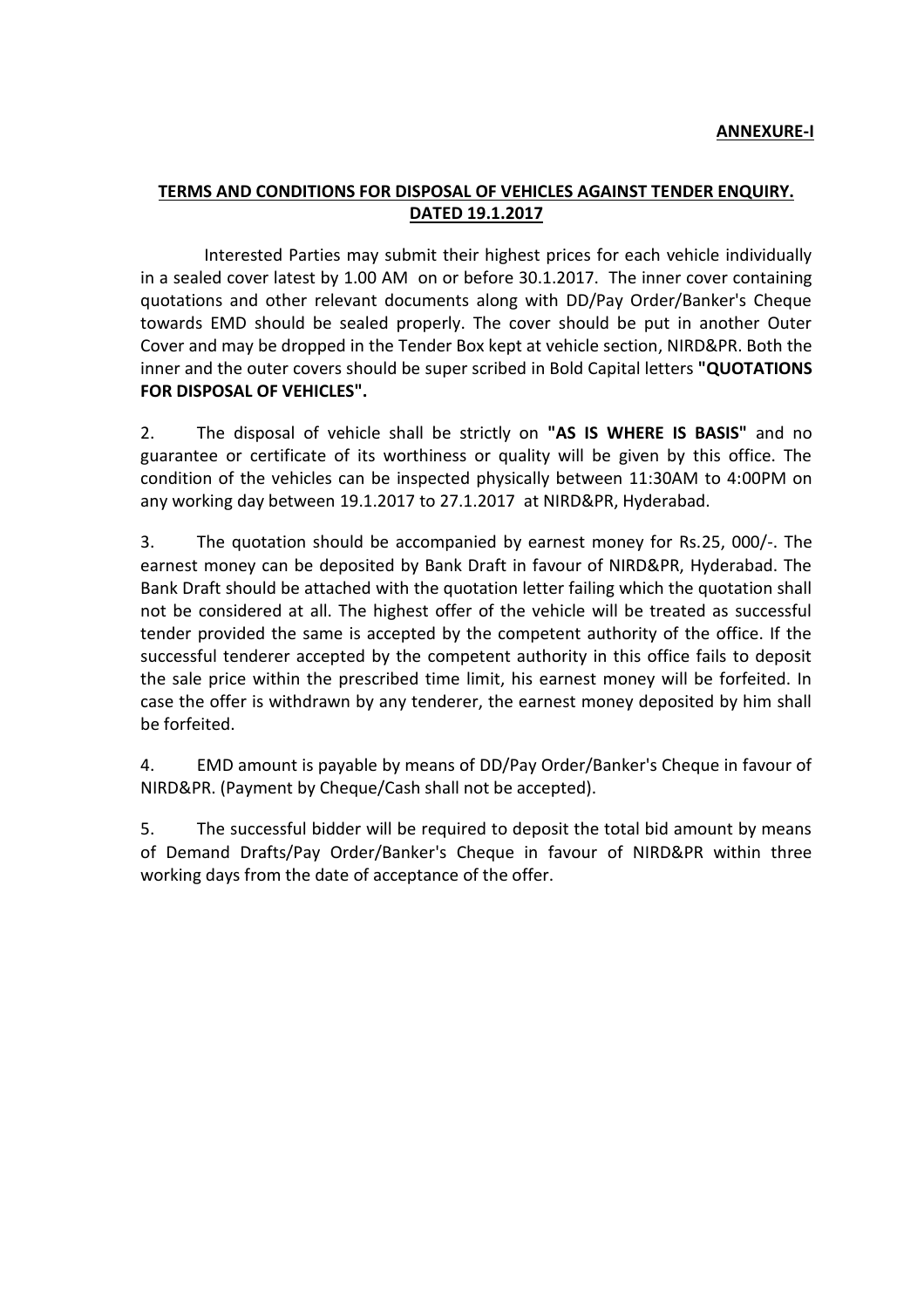6. EMD of the successful bidder(s) will be released only after realization of Sale Proceed amount. Earnest money Deposit of the bidders who fail to honour the bid in prescribed time limit shall stand forfeited. No representation in this regard shall be entertained by this office. EMD amount will not be adjusted in the Sale Amount accepted by office. EMD of successful bidder(s) shall be released only after successful completion of the sale process.

7. The successful bidder shall be required to submit documentary evidence in support of residential status (Ration Card/Voters Identity Card/Aadhar Card/PAN Card in case of individual and Registration Certificate in case of firms etc.) along with duly filled in prescribed tender form.

8. The sold vehicle will be removed by the successful bidder(s) within 48 hours of depositing the money at their own expenses after that a penalty of Rs.500/- per day will be charged. Local Taxes will have to be paid by the successful tenderer over and above his offer as per Government Rules. No assistance/transportation will be provided by office. Permission to take out the disposed vehicles from NIRD&PR premises will not be allowed on holidays, Saturdays and Sundays etc.

9. The successful bidder will also be responsible for getting the Registration Certificate of the vehicle transferred in his name at his own cost expeditiously. This office will not be responsible for any lapse on his part in this regard.

10. The bidders will not be allowed to withdraw their bids, failing which Earnest Money will be forfeited.

11. The Competent Authority of NIRD&PR reserves the right to withdraw any items or lot and to reject any/all of the quotations fully or partially or cancel the disposal of vehicles at any stage without assigning any reason thereof.

12. EMD of unsuccessful tenderers shall be returned within three weeks of the award of contract to successful party.

13. The bidder is to be required to reveal his full name/name of the authorized signatory of the firm/name of father, full postal address, telephone number & mobile number, e-mail I.D.

14. Disputes, if any, shall be subject to jurisdiction in the Court of Hyderabad only.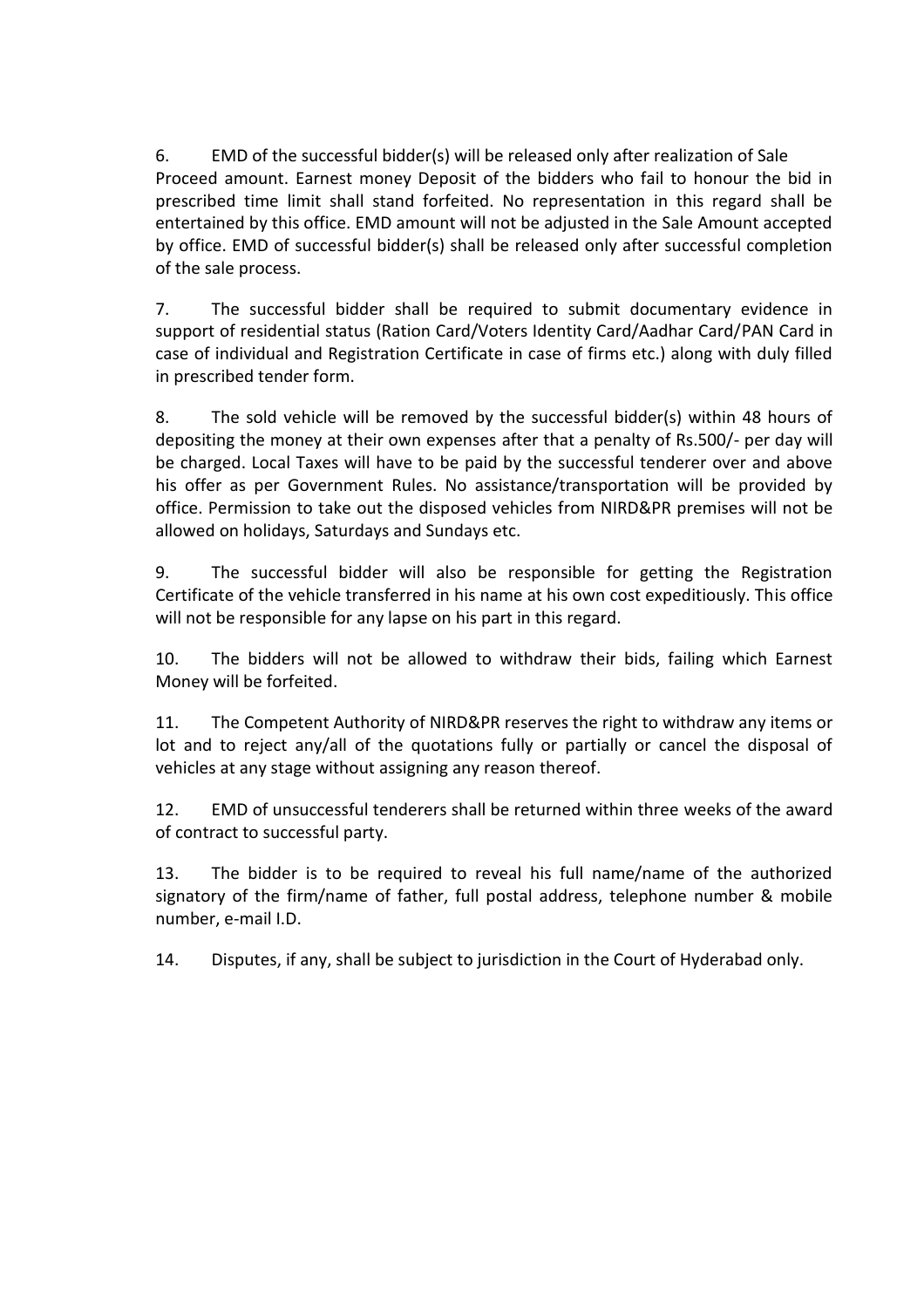15. If the highest quoting firm fails to honour the bid; the contract will be cancelled & its EMD forfeited. In such an event, an opportunity shall be given to the next highest quoting eligible tenderer (H-2 quoting party) to complete the bid provided it is prepared to accept the prices offered by H-l party. In case of any dispute, decision of competent Authority of NIRD&PR shall be final.

16. Tendering form should be signed in ink by the authorized signatory only. Photocopy or unsigned quotations or quotations not signed by authorized signatory shall be rejected.

17. Tendering firm shall alone be responsible for furnishing any false or wrong information and the consequences or loss thereof.

18. Quotation should be offered in proforma prescribed as given at ANNEXURE-2.

19. Tender document can be obtained personally from this office or downloaded from the Department website: [www.nirdpr.nic.in.](http://www.nirdpr.nic.in/)

> (Praveen Kumar) Assistant Registrar (E), NIRD&PR Tel: 24008404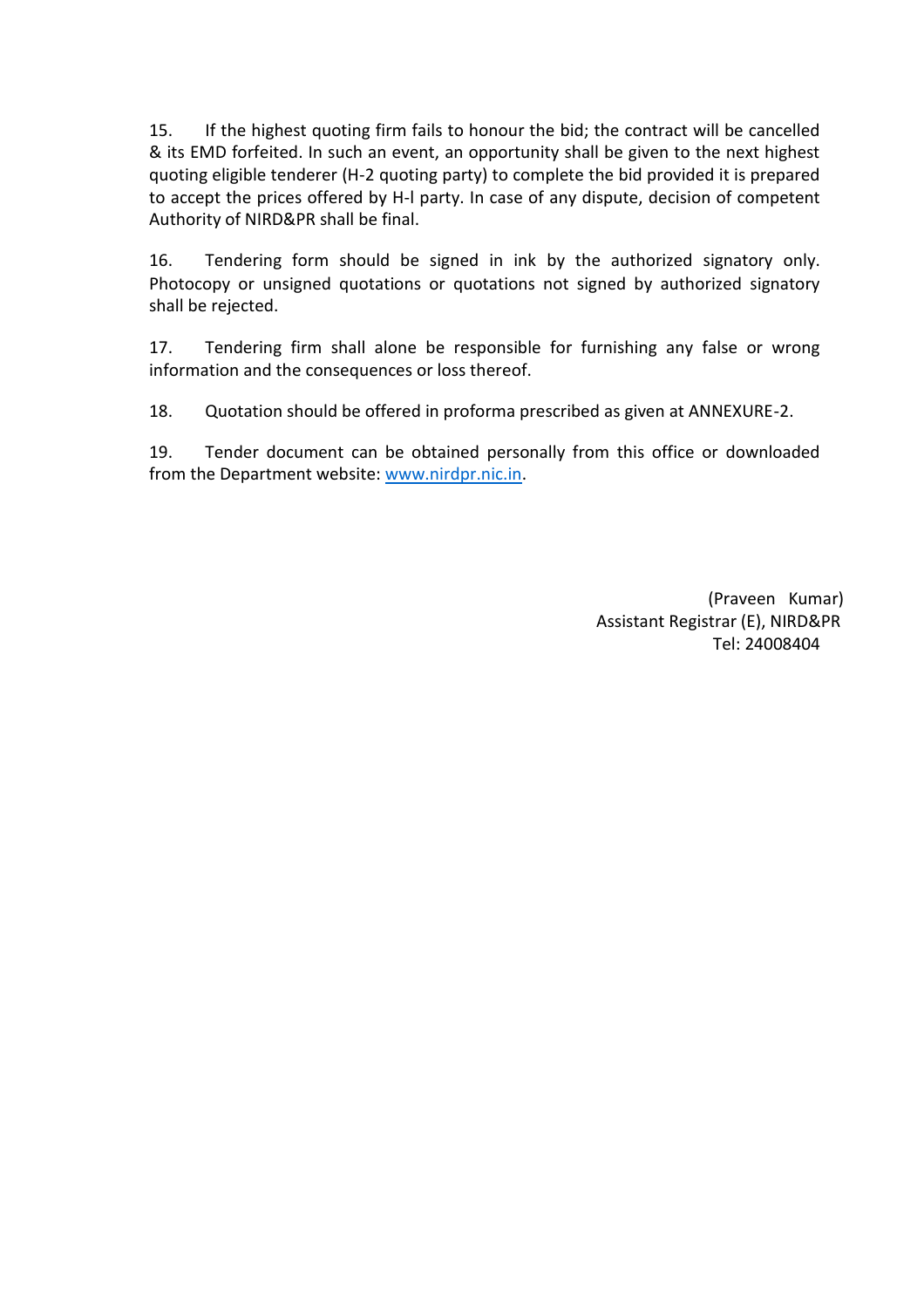PROFORMA FOR OFFERING RATES FOR DISPOSAL OF CONDEMNED VEHICLES (Due at 3:00PM on \_\_\_\_\_\_\_\_\_\_\_\_

| <b>AMOUNT OF EARNEST MONEY</b> | Rs.           |
|--------------------------------|---------------|
|                                | Rupees        |
|                                |               |
| PARTICULARS OF DEMAND DRAFT    | No.           |
|                                | Date          |
|                                | Bank          |
|                                | <b>Branch</b> |
| NAME OF THE BIDDER             |               |
| ADDRESS*                       |               |
|                                |               |
|                                |               |
|                                |               |
| <b>TELEPHONE NUMBERS</b>       |               |
|                                |               |
|                                |               |

\*(Address should be complete and supported with proof (attested copies of ration card, registration certificate, voters I. Card/Passport). The bidder should always be available for receiving communications at the given address.

I/We submit my/our highest quotations for the vehicles offered for sale by the NIRD&PR, Hyderabad.

| SI.No.         | <b>Registered No</b>        | Model                    | Make | Amount Offered |
|----------------|-----------------------------|--------------------------|------|----------------|
| $\overline{1}$ | AP 28 T 5370                | Ashok Leyland Bus        | 1994 | Rs.            |
| $\overline{2}$ | AP 28 U 1865                | <b>Ashok Leyland Bus</b> | 1998 | Rs.            |
| 3              | AP 28 T 7430                | Swaraj Mazda             | 1996 | Rs.            |
| $\overline{4}$ | AP 28 AG 6666 Tata Safari   |                          | 2002 | Rs.            |
| 5              | AP 09 AM 5555 Maruti Esteem |                          | 2002 | Rs.            |
| $\overline{6}$ | AP 28 P 8078                | Ambassador               | 2000 | Rs.            |
| 7              | AP 28 P 8080                | Mahindra Marshal         | 2000 | Rs.            |
| 8              | AP 28 AA 5454               | Ambassador               | 2001 | Rs.            |
| 9              | AP 28 T 7948                | Maruti Ambulance         | 1997 | Rs.            |